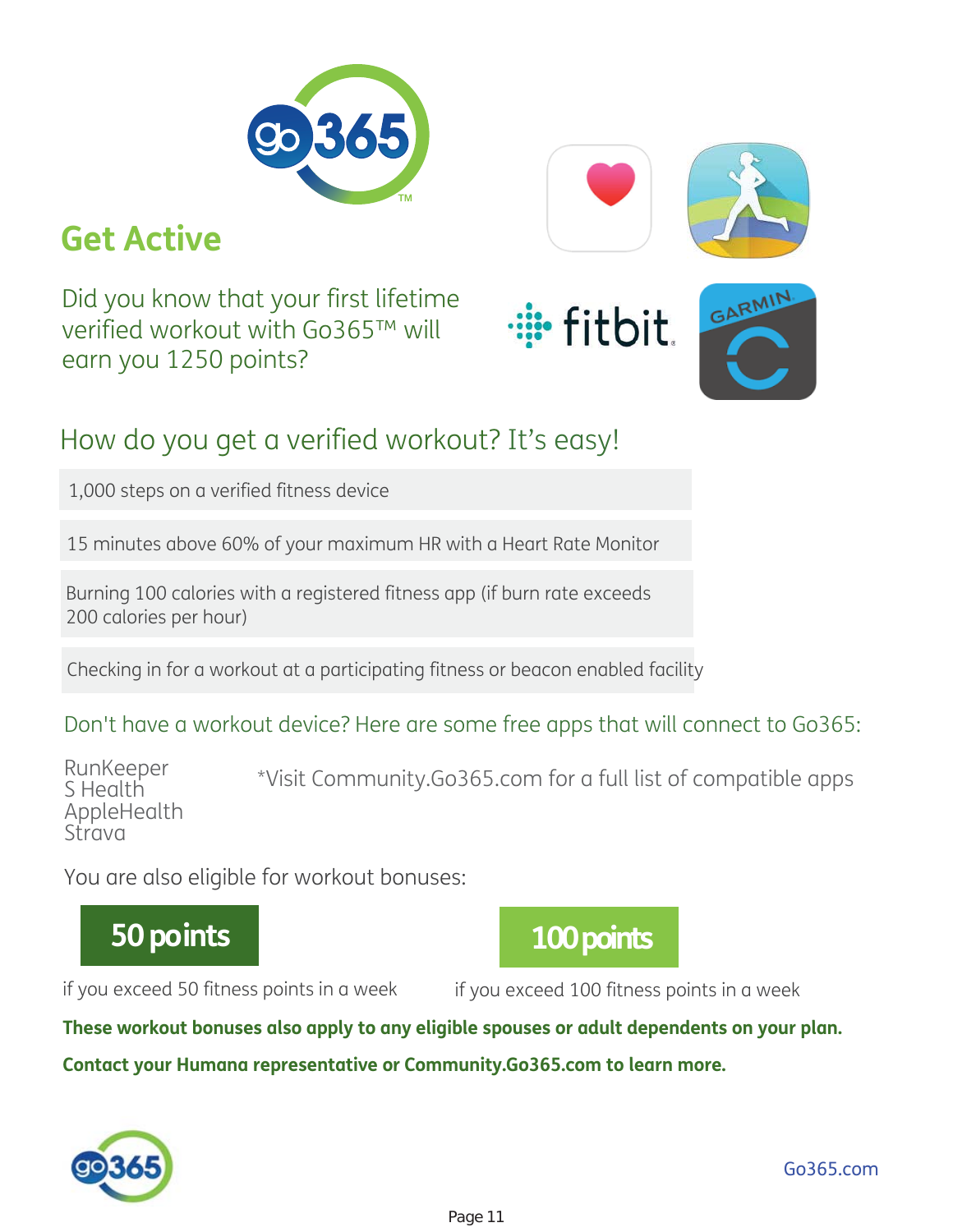#### To connect/disconnect a fitness device from the website or the Go365 App:

#### Website:

- 1. Select "Quick Links" at the top of your Go365 Dashboard.
- 2. Choose the "Connect and manage devices" tile.
- 3. To connect a new device, search for or select the device you wish to add, and select "Connect." Follow the prompts.
- 4. To disconnect a device, find your device in the "My devices" section, and select "disconnect." Follow the prompts.

#### Android:

- 1. Tap the "Menu."
- 2. Tap "Account & Settings."
- 3. Tap "App and device settings."
- 4. Select the app or device you want to connect/disconnect.
- 5. To disconnect, tap the connected device and answer OK to the question "Do you want to disconnect the device?"
- 6. To connect, tap the device that is not connected and follow the flow to connect.

#### iOS:

- 1. Tap either the "More Menu" or the "Profile" icon on the Dashboard.
- 2. Tap "App and device settings."
- 3. Select the app or device you want to connect/disconnect.
- 4. To disconnect, tap the connected device and answer OK to the question "Do you want to disconnect the device?"
- 5. To connect, tap the device that is not connected and follow the flow to connect.

#### Tips for transferring information from device to Go365:

1. When connecting a device, please make sure to allow all notifications to Go365 (if prompted).

2. If you're using a wearable device (such as a Fitbit or Garmin), make sure you are synching your steps each day through the device app. This allows the steps to feed to  $G<sub>0</sub>365.$ 

3. If you're using a free app (such as Apple Health), make sure to log-in to the Go365 app at least every other day. This speeds up the transfer of information from Apple Health to Go365.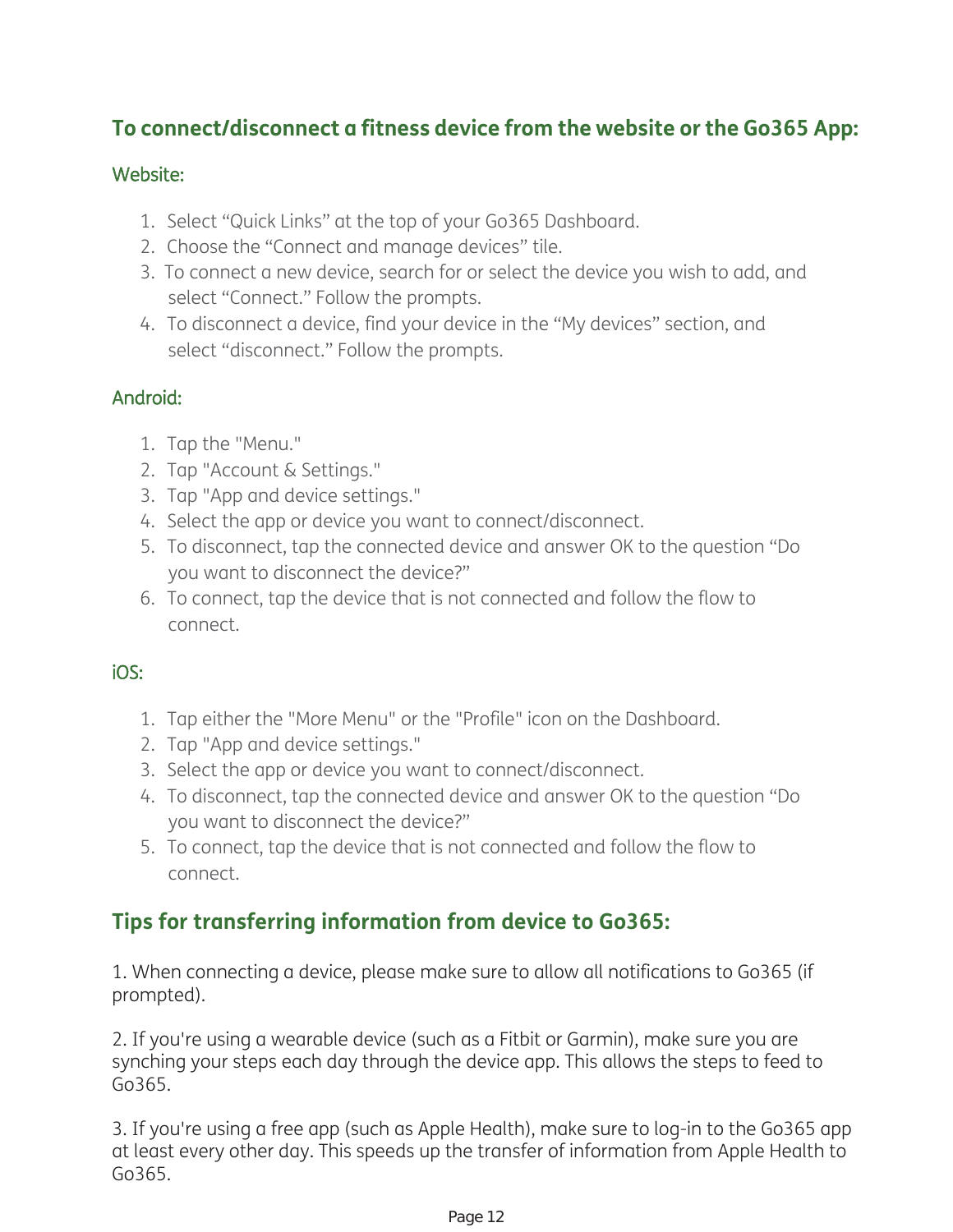

# **EARN REWARDS**

**Connect compatible apps and devices to Go365**®

**Go365.com**

GCHJHTFEN 0419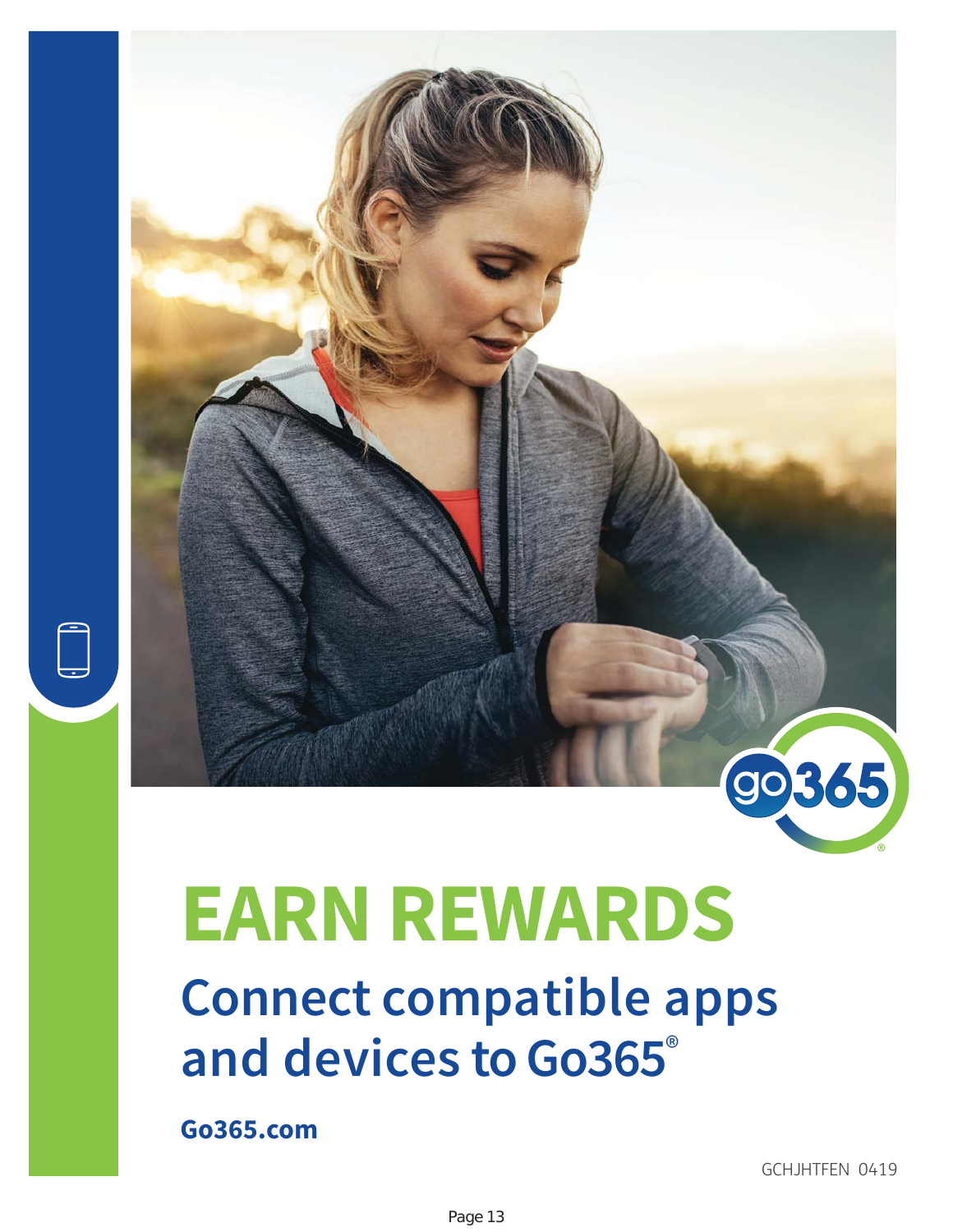## **Compatible fitness devices and apps** じゅう しょうかい こうしゃ

| <b>Manufacturer</b> | <b>Device</b>                                                                        |
|---------------------|--------------------------------------------------------------------------------------|
| <b>Expresso</b>     | All Expresso devices are compatible                                                  |
| <b>Fitbit</b>       | All Fitbit wearable devices are compatible                                           |
| Garmin              | All Garmin wearable devices are compatible<br>All Garmin Edge devices are compatible |
| <b>iHealth</b>      | Edge                                                                                 |
| <b>Misfit</b>       | All Misfit wearable devices are compatible                                           |
| <b>Nokia Health</b> | All Nokia Health wearable, scale and blood pressure devices<br>are compatible        |
| <b>Polar</b>        | All Polar devices are compatible                                                     |
| Qardio              | All Qardio scale and blood pressure devices are compatible                           |

#### **Compatible apps**

Apple Health Craving to Quit Daily Burn Eat Right Now Fitbit Coach Five Minute Journal Health IQ Life Fitness MyFitnessPal Noom RunDouble C25k RunKeeper Samsung Health Stop, Breathe & Think Strava Unwinding Anxiety

Devices may be added or removed without warning. This grid is updated periodically to reflect changes. For the most up-to-date list, refer to Go365.com or the Go365 App.

Notice: People who have a pacemaker or other electronic medical device use a heart rate monitor at their own risk. It is strongly recommended that people with a pacemaker or other electronic medical devices consult with their doctor before beginning an exercise regimen and using a heart rate monitor. A doctor may suggest an exercise test under his or her supervision to determine the appropriate intensity level for exercise and to ensure the simultaneous use of the medical device and heart rate monitor is safe for you.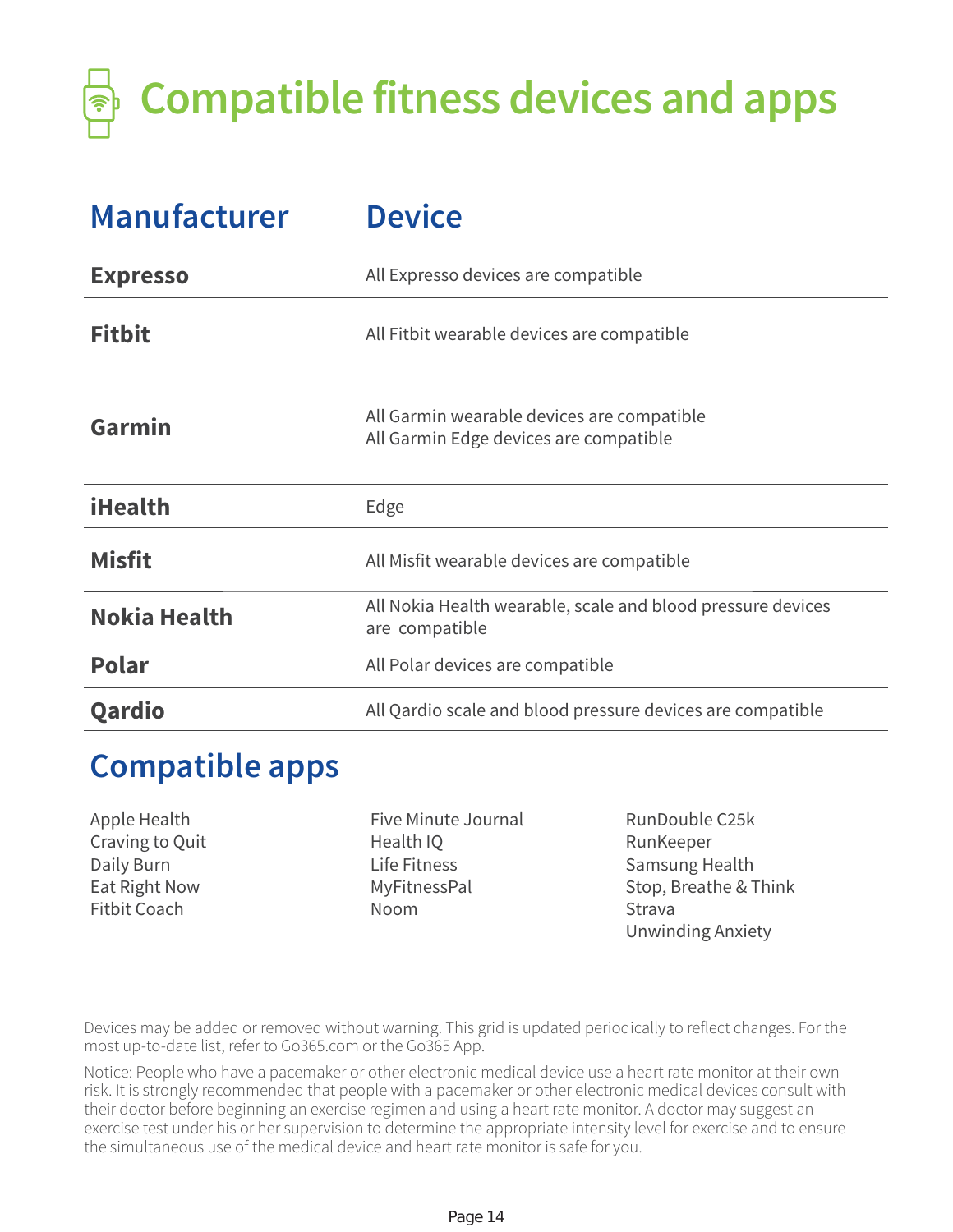#### **Earn Points using your device 1**

**Refer below for data Go365 accepts from fitness devices**

| <b>Device type</b> | <b>Steps</b> | <b>Calories</b> | <b>Heart rate</b> | Weight* | <b>Blood</b><br>pressure* <sup>†</sup> | $\mathsf{Glucose}^{\star\dagger}$ | <b>Sleep</b> |
|--------------------|--------------|-----------------|-------------------|---------|----------------------------------------|-----------------------------------|--------------|
| <b>Expresso</b>    |              |                 | $\blacksquare$    |         |                                        |                                   |              |
| Fitbit             | $\bullet$    |                 |                   |         |                                        |                                   | ●            |
| Garmin             |              |                 |                   |         |                                        |                                   |              |
| <b>iHealth</b>     |              |                 |                   |         | $\bullet$                              |                                   |              |
| Misfit             |              |                 |                   |         |                                        |                                   |              |
| Nokia Health       |              |                 |                   |         |                                        |                                   |              |
| Polar              |              |                 |                   |         |                                        |                                   |              |
| Qardio             |              |                 |                   |         |                                        |                                   |              |

#### \*Adult children are not eligible to earn Points or Bucks for these activities.

†This activity only displays if members have a recommended activity related to it within their Go365.com account. See Compatible Fitness Devices and Apps section for specific devices that work within the Go365 experience.

Data that Go365 recieves depends on the device type. Check the manufacturer's device specs to confirm the type of data Go365 will receive.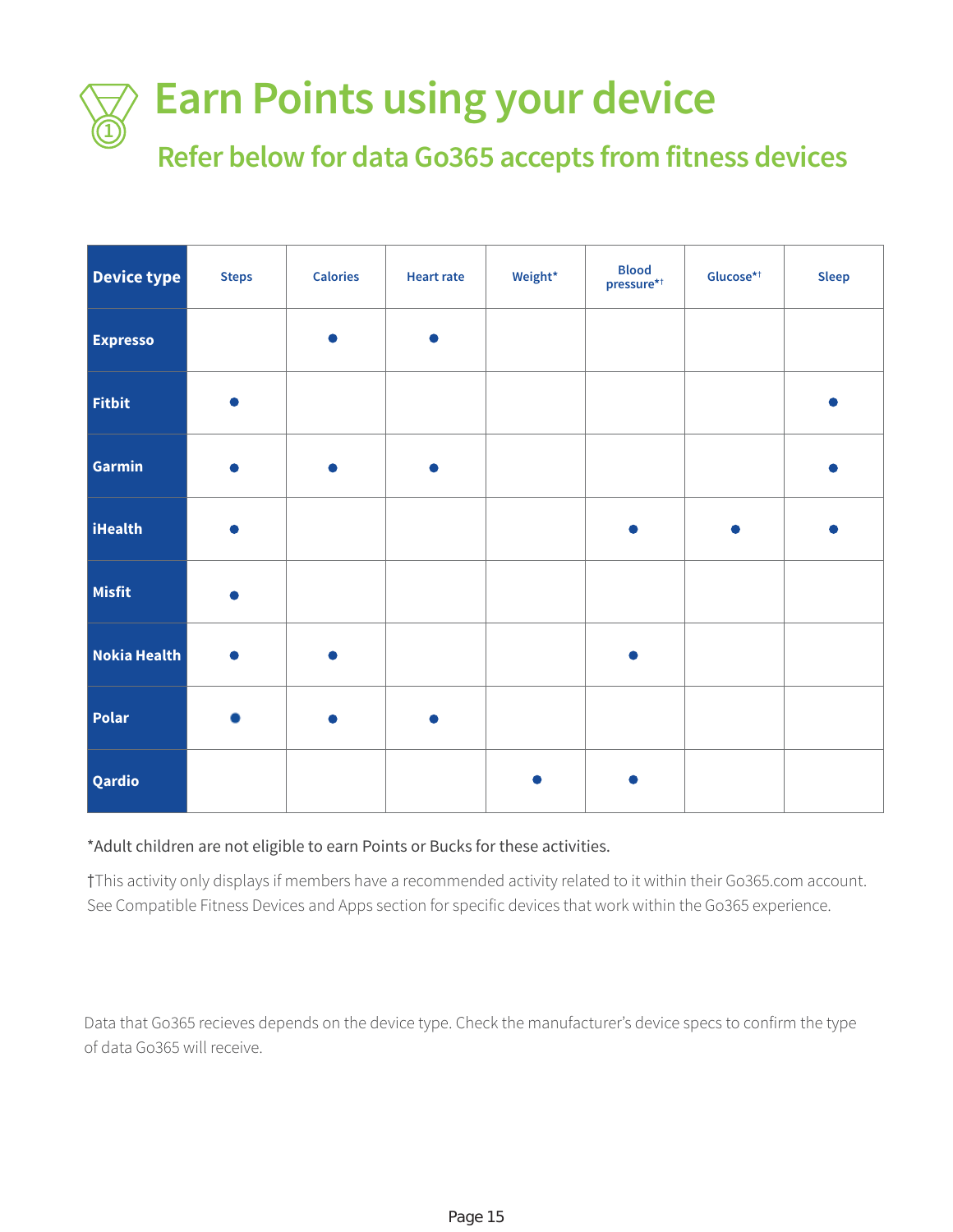#### **Earn Points using your mobile app 1**

**Refer below for data Go365 accepts from mobile apps**

| <b>Mobile app</b>                    | <b>Steps</b> | <b>Calories</b> | Food      | Weight* | <b>Mindfulness</b> | <b>Sleep</b> | <b>Health quiz</b> |
|--------------------------------------|--------------|-----------------|-----------|---------|--------------------|--------------|--------------------|
| <b>Apple Health</b>                  |              |                 |           |         |                    |              |                    |
| <b>Five Minute</b><br><b>Journal</b> |              |                 |           |         |                    |              |                    |
| <b>HealthIQ</b>                      |              |                 |           |         |                    |              |                    |
| Life Fitness                         |              | ●               |           |         |                    |              |                    |
| MyFitnessPal                         |              |                 | $\bullet$ |         |                    |              |                    |
| RunDouble<br>C25K                    |              |                 |           |         |                    |              |                    |
| RunKeeper                            |              |                 |           |         |                    |              |                    |
| <b>Samsung</b><br><b>Health</b>      |              |                 |           |         |                    |              |                    |
| <b>Stop, Breathe</b><br>& Think      |              |                 |           |         | ●                  |              |                    |
| <b>Strava</b>                        |              |                 |           |         |                    |              |                    |

\*Adult children are not eligible to earn Points or Bucks for these activities.

**Note:** Apple Watch and Samsung Gear devices are compatible with mobile apps. Third-party devices connected through Apple Health and Samsung Health will not sync to Go365. To ensure the proper data transfers from Apple Health, please be sure to sign in to the Go365 App after your daily activity.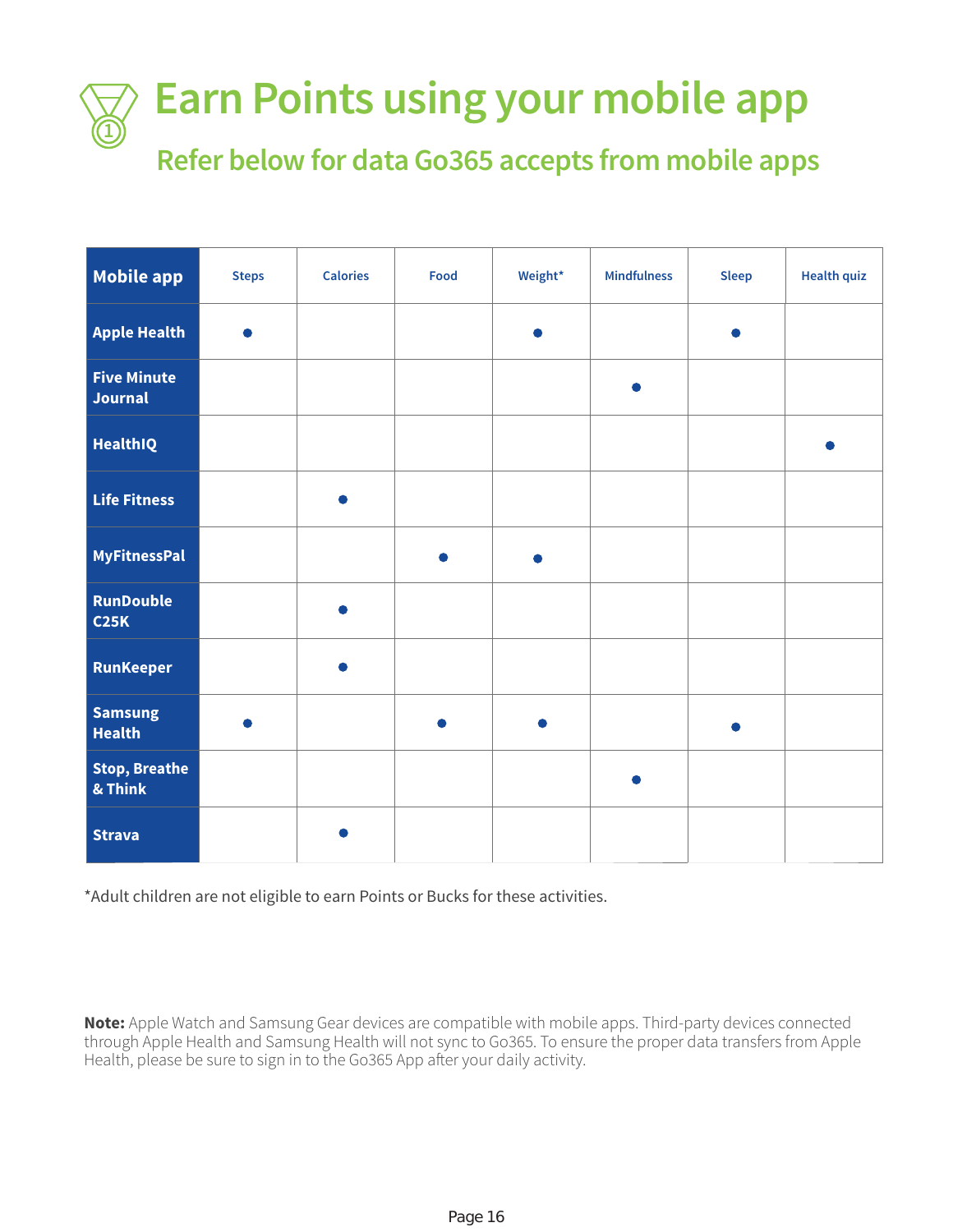#### **Earn Points for virtual coaching apps 1**

**Refer below for data Go365 accepts from virtual well-being coaching apps**

| <b>Mobile app</b>                  | Weight<br>management | <b>Physical</b><br>activity | <b>Nutrition</b> | <b>Tobacco</b><br>cessation | <b>Stress</b><br>management | <b>Diabetes</b> |
|------------------------------------|----------------------|-----------------------------|------------------|-----------------------------|-----------------------------|-----------------|
| <b>Noom</b>                        |                      |                             |                  |                             |                             |                 |
| <b>Daily Burn</b>                  |                      |                             |                  |                             |                             |                 |
| <b>Fitbit Coach</b>                |                      |                             |                  |                             |                             |                 |
| <b>Eat Right</b><br><b>Now</b>     |                      |                             |                  |                             |                             |                 |
| <b>Unwinding</b><br><b>Anxiety</b> |                      |                             |                  |                             |                             |                 |
| <b>Craving to</b><br>Quit          |                      |                             |                  |                             |                             |                 |

From time to time, Go365 may make available items and services from third-party vendors. While some services are provided at no additional cost to you, if you choose to use certain items and services, you may incur additional fees that are not covered by Go365. Discounts for third-party products are off full retail price. Third-party vendors may run promotions that make it cheaper to purchase the product directly from such vendors. Humana does not endorse the items, services or content provided by third-party vendors.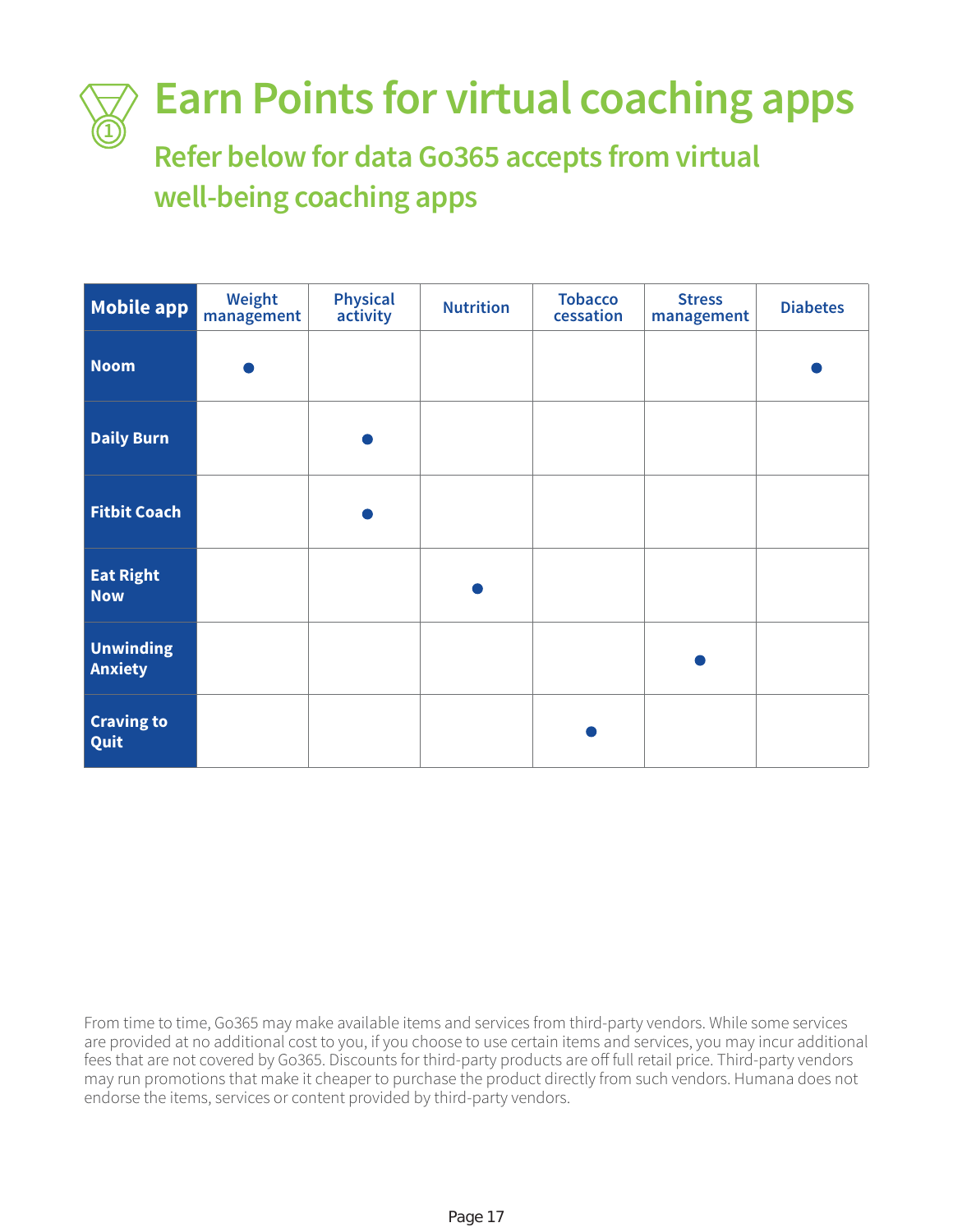

#### **For connecting online**

- Sign in to Go365.com **1**
- Select the "Quick Links" button or fitness device icon in the upper **2** right of the main dashboard
- Select the "Connect and manage devices" button **3**
- Select the "Connect" button under the device logo of your activity **4** tracker you want to use and follow the prompts given

#### **For connecting in the Go365 App**

- Sign in to the Go365 App **1**
	- **a.** Android users: Tap the "Menu" icon on the dashboard > Tap "Account & Settings"
	- **b.** iOS users: Tap the "More Menu" icon > Tap "Account Settings" or the "Profile" icon on the dashboard
- Tap "App and device connections" **2**
- **3** Select the activity tracker to which you want to connect and follow the prompts

#### **See important details on the next page after you've connected your device or an app.**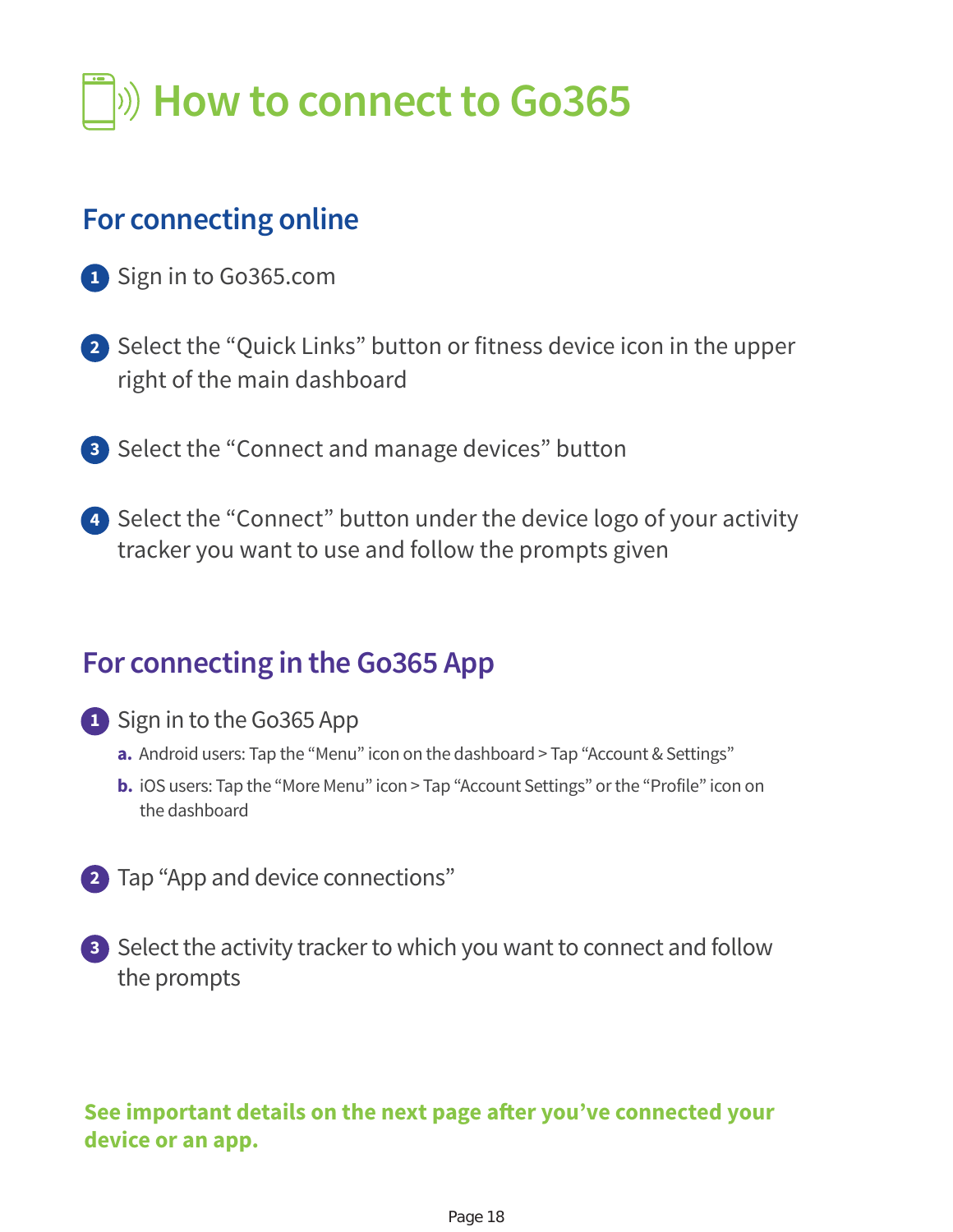## **Important details after you've connected**

- Make sure your activity uploads to the activity tracker manufacturer's account (for example, Garmin or Fitbit account). If your activity isn't there, then Go365 can't pull any data over to award you!
- Upload device activity to the manufacturer's account at least once a week so you don't miss out on daily Points.
- Sign in to the Go365 App at least once a week if using Apple Health or Samsung Health to ensure your activity awards.
- Ensure your device or app account is not linked to a social media account, such as Facebook, as it can block data from feeding over to Go365 and earning you Points.
- You don't need to connect a compatible device to earn workout Points if you visit a participating fitness facility. Just ensure your fitness facility membership is connected to Go365:
	- Sign in to Go365.com
	- Select "Quick Links" button
	- Select "Participating fitness facilities" button
	- Search by ZIP code
	- Select "Earn Points at this facility" for instructions
- If applicable, remember to use the Beacon check-in on the Go365 App.
	- Some locations have a Beacon to award for fitness facility workouts or other Go365-eligible activities using the Go365 App. To connect to Beacon check-in:
	- Tap "Beacon" from "Account and Settings" on the Go365 App **1**
	- 2 Toggle on the Beacon check-in
	- With Bluetooth reception "On" and location services "Always" on, wait for available **3** Beacons to appear and choose a Beacon

**App Store** 





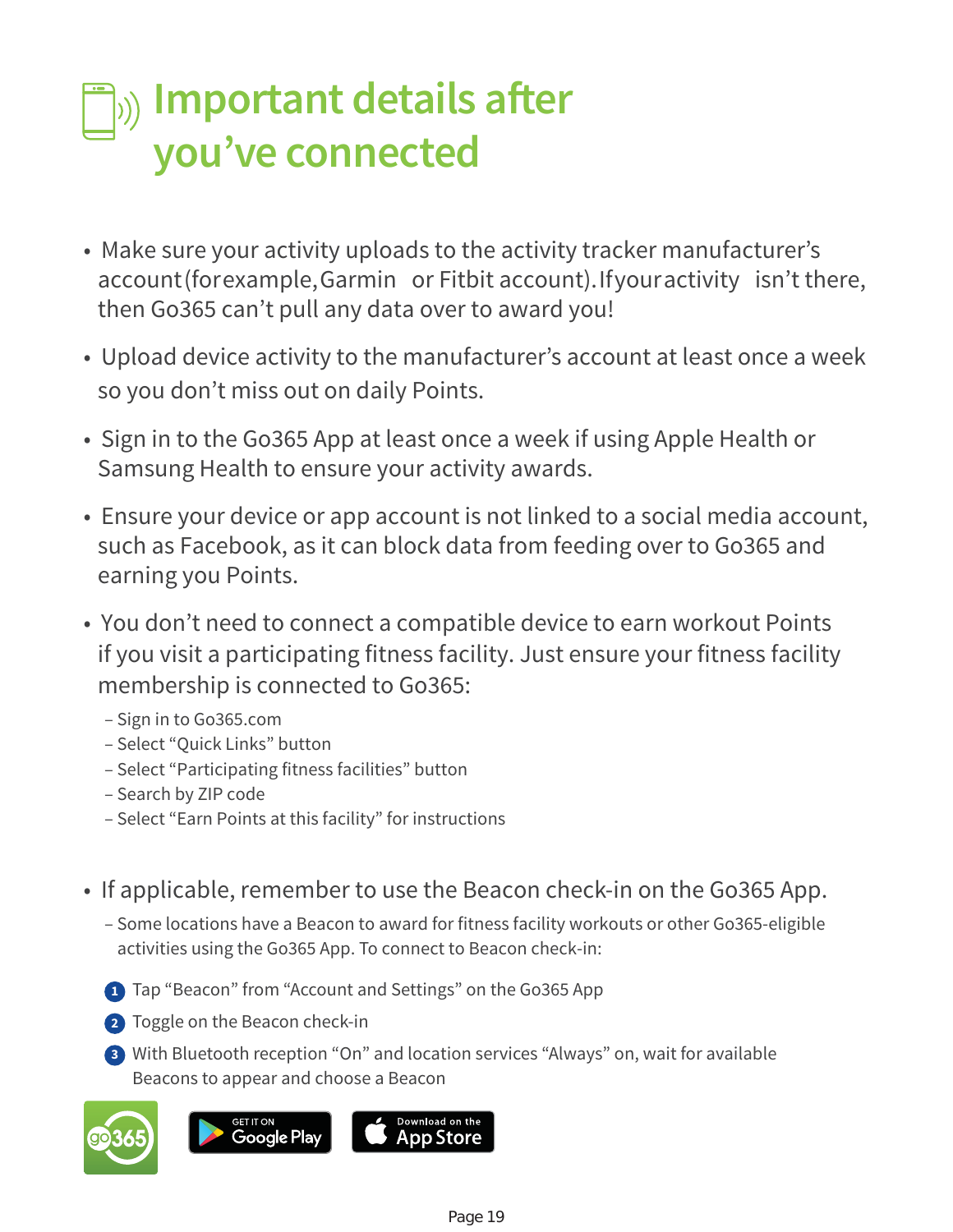

## **Verified workout Points**

| <b>Steps</b>                    | Earn 1 Point per 1,000 steps.                                                                                                                                                                                                                  |
|---------------------------------|------------------------------------------------------------------------------------------------------------------------------------------------------------------------------------------------------------------------------------------------|
| <b>Calories</b>                 | Earn 5 Points per 100 calories if burn rate exceeds 200<br>calories/hour. (For app-based trackers, the GPS feature<br>of the phone needs to be active, and the workout should<br>take place outdoors or in an area with GPS signal reception.) |
| <b>Heart rate</b>               | Earn 5 Points for every 15 minutes you spend above 60%<br>of your maximum heart rate. Your maximum heart rate is<br>calculated by subtracting your age from 220.                                                                               |
| <b>Participating facilities</b> | Earn up to 10 Points per day when you check in at a fitness<br>facility linked to Go365.                                                                                                                                                       |

#### Calculating daily Points

Each day, Go365 will look at Points earned across all workout types and award the category with the highest value for that day. Points are awarded for one workout type per 24-hour period from 12:00 a.m. – 11:59 p.m. Go365 members may earn a maximum of 50 daily fitness Points.

#### **Bonus Points**

| <b>Weekly workout</b>         | Earn 50 bonus Points when you earn more than 50 workout<br>Points in a week. Earn 50 additional bonus Points when<br>you earn more than 100 workout Points in a week. Week is<br>defined as Sunday-Saturday. |
|-------------------------------|--------------------------------------------------------------------------------------------------------------------------------------------------------------------------------------------------------------|
| <b>First verified workout</b> | Earn 500 Points once in your lifetime when you complete<br>your first workout ever in Go365.                                                                                                                 |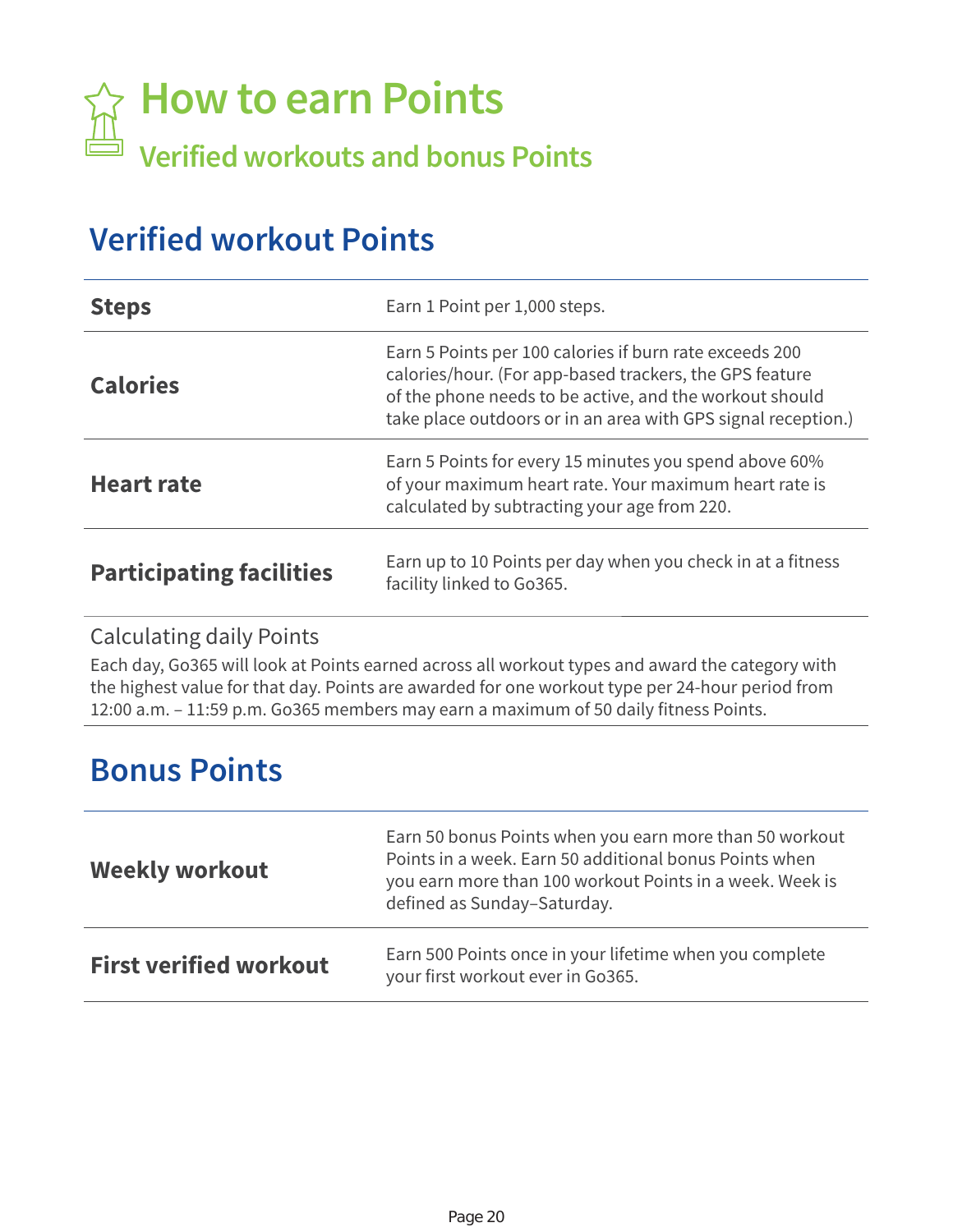

## **Coaching activities**

Earn 10 Points per week, up to 520 total Points per program year, by completing one of the following coaching activities.

| Weight management        | <b>Complete one of the following:</b><br>• Log 3 or more meals<br>• Log physical activity at least 3 times (device<br>synced or manual entry) |  |  |  |
|--------------------------|-----------------------------------------------------------------------------------------------------------------------------------------------|--|--|--|
| <b>Diabetes</b>          | • Message your coach<br>• Post or respond to the Group feed<br>• Weigh in 1 or more times<br>• Read an article                                |  |  |  |
| <b>Physical activity</b> | Complete at least 1 workout on<br>3 different days                                                                                            |  |  |  |
| <b>Nutrition</b>         | <b>Complete one of the following across</b><br>3 different days:                                                                              |  |  |  |
| <b>Stress management</b> | • At least 1 Daily Lesson<br>• At least 1 check-in                                                                                            |  |  |  |
| <b>Tobacco cessation</b> | • 1 Want-O-Meter, Stress Test or Stress Meter,<br>whichever is available                                                                      |  |  |  |

**Note:** Mixing and matching (i.e., 2 check-ins and 1 completed workout or 1 Stress Test and 2 Want-O-Meters) does not qualify for Points.

Links to third-party apps are provided for your convenience. Humana Wellness, its parent and affiliates ("we") have not reviewed or verified the information provided within such applications and disclaims any responsibility for the content or accuracy. We are not liable for the negligent provision of services by a third party. These apps should not be construed as medical advice and you should consult with an applicable licensed professional to determine what is right for you.